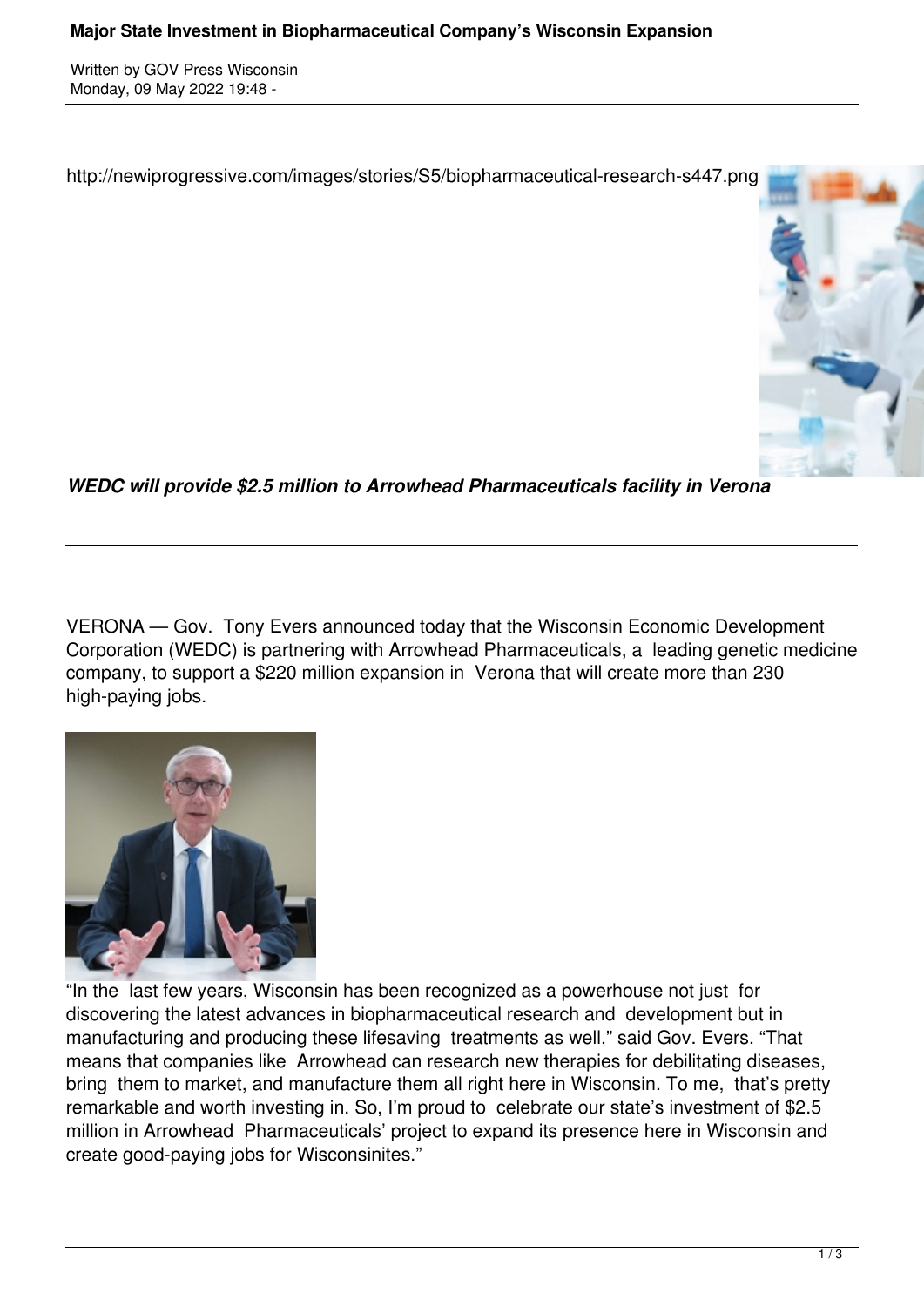## **Major State Investment in Biopharmaceutical Company's Wisconsin Expansion**

Written by GOV Press Wisconsin Monday, 09 May 2022 19:48 -

"We have seen firsthand the tremendous value that the Wisconsin biotech ecosystem can afford a nimble and aggressive company like Arrowhead," said Christopher Anzalone, Ph.D., president and CEO of Arrowhead Pharmaceuticals. "The local community has supported us graciously over the last decade, so we look forward to this expansion contributing to the further growth in the region as we work to make medicines with a potential global impact."

WEDC is assisting Arrowhead Pharmaceuticals with \$2.5 million in performance-based business development tax credits, which the company will receive if it meets or exceeds job creation and capital investment goals by the end of 2026.

"WEDC is pleased to partner with Arrowhead because they have the potential to transform health care—and all of our lives—through innovation, persistence, and collaboration," said Missy Hughes, secretary and CEO of WEDC. "Arrowhead joins a growing list of biopharmaceutical companies that have chosen to locate in Wisconsin because of the strategic investments our state has made in worker education and training, infrastructure, and strong communities in recent years."

Arrowhead Pharmaceuticals' new Verona campus will consist of two buildings. The first is an approximately 125,000-square-foot laboratory and office facility that will support process development and analytical activities. The second is an approximately 160,000-square-foot GMP drug manufacturing facility, which company leaders say will be critical to Arrowhead's global operations.

The Verona campus will complement Arrowhead Pharmaceuticals' existing 111,000-square-foot research and development facility on Madison's west side. Arrowhead Pharmaceuticals' Madison facility currently supports 210 full-time employees, as well as partnerships with local educational institutions that provide opportunities for interns and trainees.

Based in Pasadena, California, Arrowhead Pharmaceuticals is developing new medicines for intractable diseases by silencing the genes that cause them. It does this by tapping into a process called RNA interference, or RNAi. RNAi is a mechanism present in living cells that inhibits the expression of a specific gene, thereby affecting the production of a specific protein.

Arrowhead Pharmaceuticals' therapies trigger the RNAi mechanism in cells to reduce the amount of a target protein produced. Arrowhead Pharmaceuticals is conducting clinical trials all over the world to create potential medicines for cardiovascular, liver, lung, and muscle diseases, as well as for cancer.

The expansion project is expected to provide a major economic benefit both to the region and statewide. The city of Verona is also assisting the project with up to \$16 million in tax incremental financing for site improvements.

"I am thrilled to support this project and the jobs it'll bring to Verona," said Verona Mayor Luke Diaz. "Arrowhead is a technology leader. Dane County is clearly positioned as an important center of innovation."